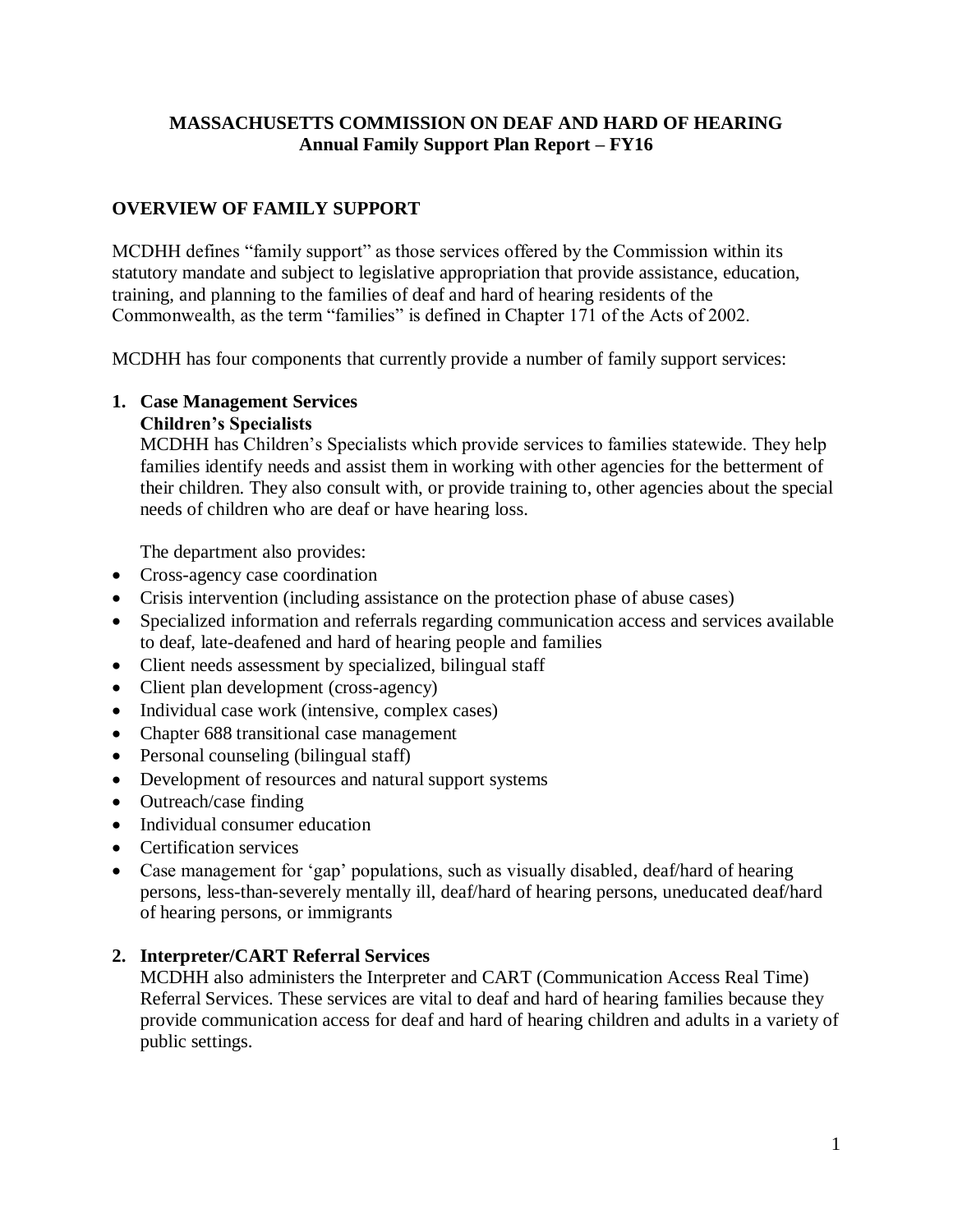# **3. Communication Access, Training, and Technology Services (CATTS)**

- Provides public education on all issues related to hearing loss
- Provides free communication accessibility training and technical assistance to state agencies, other public entities, and private entities seeking to ensure compliance with the relevant provisions of the Americans with Disabilities Act (ADA).
- Provides general information related to the needs and services of Deaf, late deafened and hard of hearing people

# **4. Independent Living Programs**

MCDHH contracts with Independent Living Programs throughout the Commonwealth of Massachusetts to provide the following services to deaf and hard of hearing people and their families:

- Skills training
- Self-advocacy training
- Peer mentoring/counseling
- Alternative support and recreational services
- Topical workshops for consumer education and advocacy

# **PROCESS FOR OBTAINING "SUBSTANTIAL CONSULTATION" FROM FAMILIES REGARDING FLEXIBLE SUPPORT NEEDS**

MCDHH makes use of the following mechanisms to gather information from deaf and hard of hearing people and their families about their support needs:

- Issues and concerns are discussed at Statewide Advisory Council (SAC) meetings on a regular basis as well as through ongoing meetings with DHILS providers. Parents are represented on MCDHH's Statewide Advisory Council.
- Parents serve and provide input as members of the Legislative Task Force, a subcommittee of the MCDHH Statewide Advisory Council.
- Ongoing individual conversations and consultations with families utilizing MCDHH programs and services.
- Ongoing information gathered by Case Management staff and Independent Living Services program staff.
- Children's Specialists and other staff attend various state and private meetings and workgroups with agencies including DMH, DPH, DTA, DCF, DDS and CBHI and obtain information regarding what is happening with families in the community.

# **FOCUS AREAS**

**I. Family Empowerment**

### *Ongoing Activities:*

• MCDHH Case Managers and IL Specialists in Deaf/Hard of Hearing Independent Living Skills Programs (DHILS) programs throughout the Commonwealth continue to work closely with Deaf and Hard of Hearing consumers and their families to empower them by providing them with training and supports in order to develop their Independent Living Skills.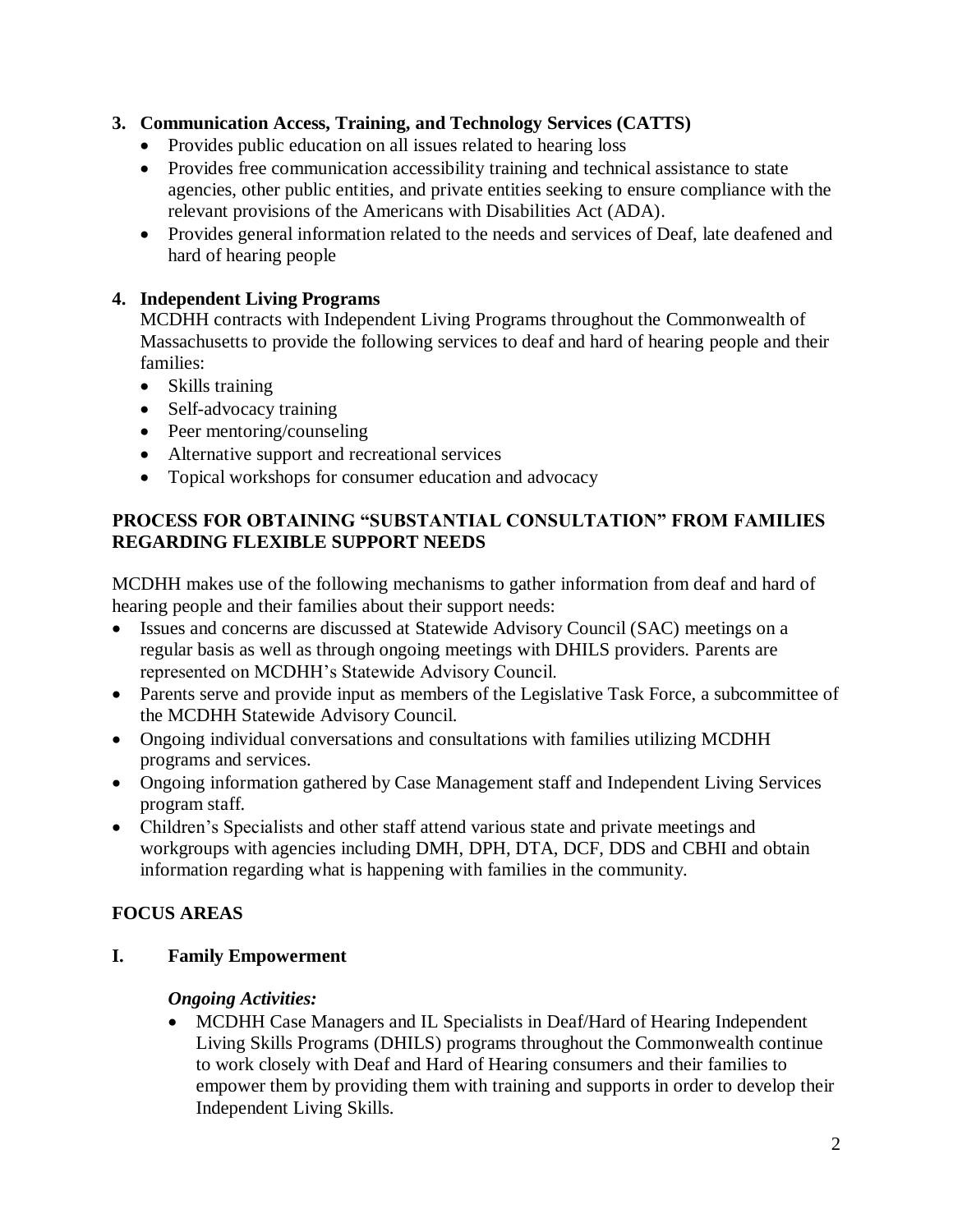- DHILS continue to provide information and support on parenting skills to families with Deaf or hard of hearing children.
- MCDHH continues to participate in at least two Town Meetings annually. Town Meetings are hosted by local community agencies statewide and are an important means of collecting information regarding questions and concerns from our constituents regarding current legislation, changes in service delivery, and local information and resources which have an impact on residents. During FY 15, MCDHH hosted 11 statewide sessions to gather input from consumers, including parents and families.

# **II. Family Leadership**

### *Ongoing Activities:*

- Children's Specialists and the parent training coordinator attend many of the IEP meetings with the parents to provide advocacy and training regarding the rights of their deaf and hard of hearing children.
- Children's Specialists and the parent training coordinator will continue to provide training on the IEP process and the rights of parents.
- Case Managers and Children's Specialists will provide information on Chapter 171 to families.

## **III. Family Support Resources and Funding**

### *Ongoing Activities:*

- MCDHH will continue to provide information to families on MRC's Assistive Technology Loan Program (Money and/or Equipment).
- MCDHH will continue to provide training in the public school systems on making classroom and curriculum accessible to Deaf and Hard of Hearing students according to IDEA and the National Guidelines for Deaf and Hard of Hearing.

# **IV. Accessing Services and Supports**

### *Ongoing Activities:*

- MCDHH's Communications Access, Training and Technology Services Department (CATTS) continues to provide public education on all issues related to hearing loss. In particular, CATTS conducts extensive public outreach targeted to providing free communications accessibility training.
- The Case Management Services Department and CATTS Department work collaboratively to do outreach to historically underserved regions by actively participating in community events sponsored by diverse population groups.
- MCDHH will continue to submit articles to the Deaf Community News and other consumer –run publications to connect readers with new initiatives at MCDHH and encourage family involvement
- MCDHH will continue to provide resources and information to families.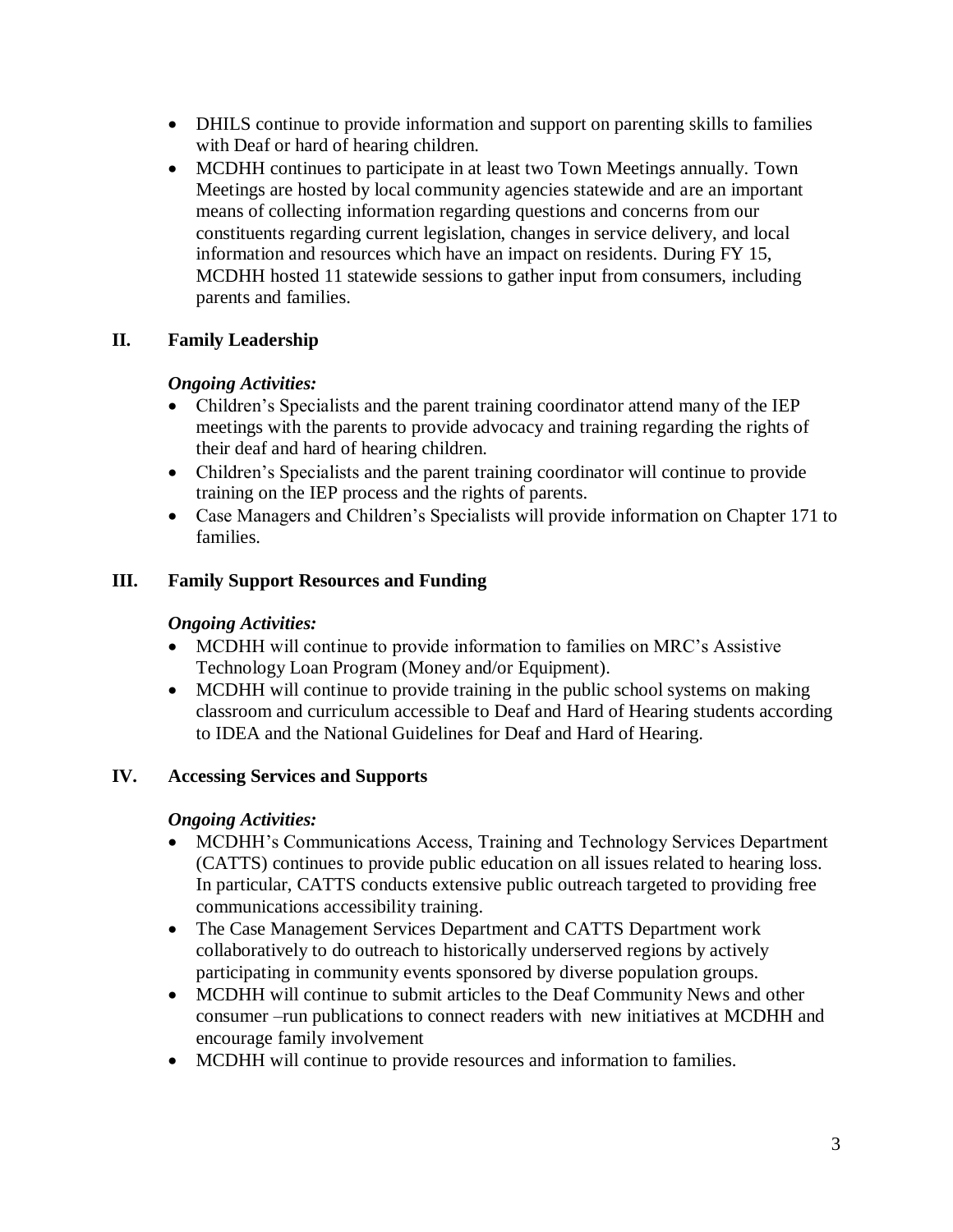### **Culturally Competent Outreach and Support**

### *Ongoing Activities:*

- MCDHH continues to identify and utilize resources for case managers to access foreign language interpreters to facilitate communication between signing/English speaking staff and parents and families who speak a different language, in accordance with the agency's Language Access Plan.
- MCDHH staff attend conferences statewide for outreach and support services.

## **V. Interagency Collaborations**

## *Ongoing Activities:*

## **Department of Elementary and Secondary Education:**

- Improve the quality of teacher sign language communication through use of the Sign Language Proficiency Interview (SLPI) as a condition of employment among teachers working with Deaf and Hard of Hearing children;
- Improve the quality of sign language interpreting by educational interpreters through use of the Educational Interpreter Performance Assessment (EIPA) as a condition of employment among interpreters working with Deaf and Hard of Hearing children;

## **Department of Children & Families:**

- Ongoing case management collaboration from both agencies;
- Improving and or developing new policies and procedures for obtaining and using qualified interpreters;

### **Department of Public Health/Bureau of Substance Abuse Services**

• Continue the ISA between MCDHH and the MA Department of Public Health (DPH) in which MCDHH allocates annual funding for communication access for Deaf people who need to substance abuse prevention and treatment programs.

# **Department of Public Health/Early Intervention Program**

• MCDHH is a mandated member of the Department of Public Health's Newborn Hearing Screening Council, which allows both agencies to work more closely with providers to improve identification of and service delivery for families with Deaf or hard of hearing children. As a result, families of Deaf/hard of hearing children receive information and referral to services as soon as there is identification of a hearing loss.

# **Department of Mental Health**

 MCDHH works very closely with DMH for ongoing collaboration, cross-agency training and technical assistance to improve services for Deaf/hard of hearing individuals. This includes working on the Children's Behavioral Health Initiative to assess program capacity to work with deaf and hard of hearing children and adolescents in need of mental health services.